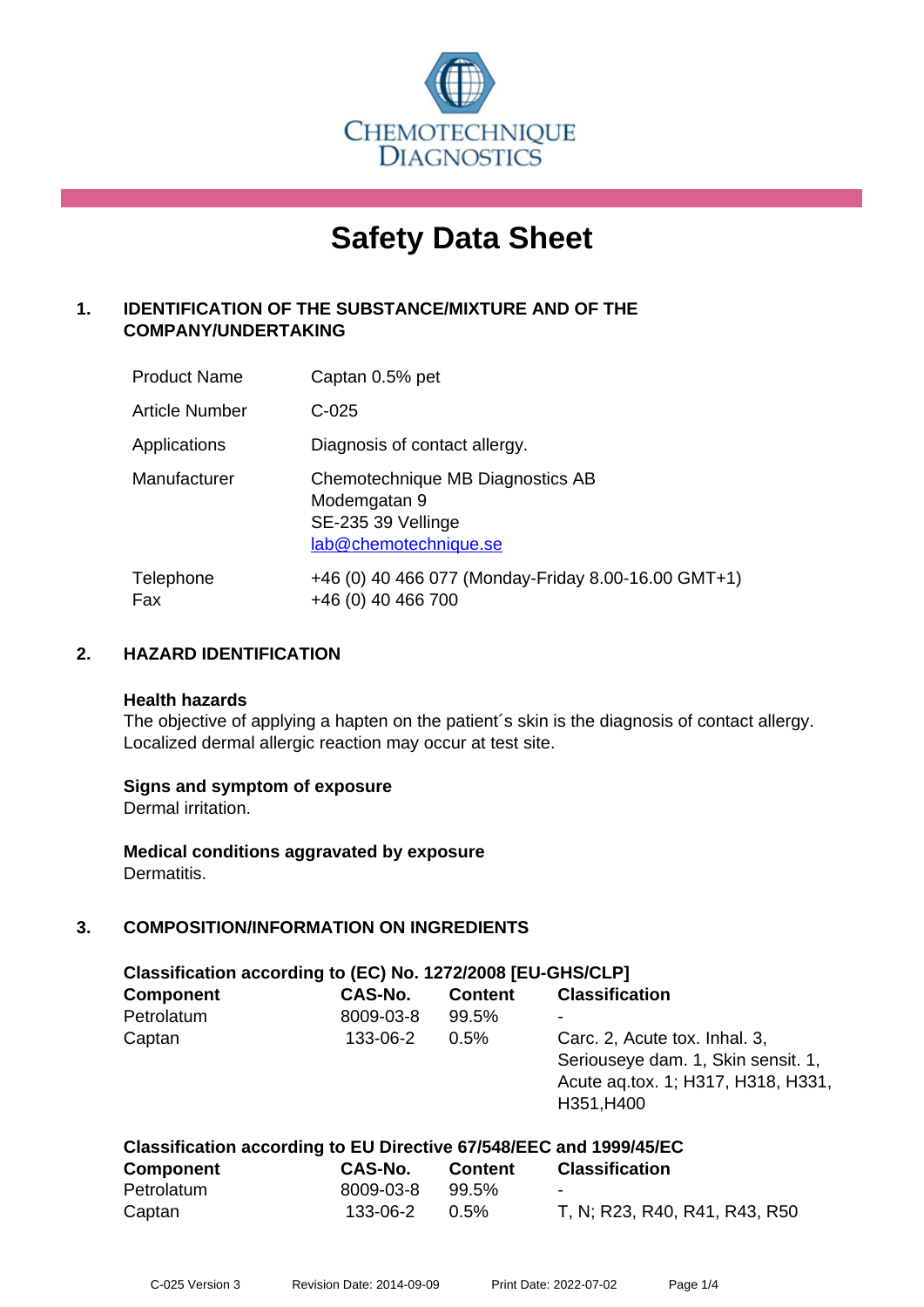#### **4. FIRST AID MEASURES**

**Emergency and first aid procedures**

Obtain medical attention.

#### **5. FIRE-FIGHTING MEASURES\***

#### **Suitable extinguish media**

CO2, powder or water spray. Fight larger fires with water spray or alcohol resistant foam.

# **For safety reasons unsuitable extinguishing agents**

Water with full jet.

# **Special protective equipment for fire-fighters** Wear self-contained respiratory protective device. Wear fully protective suit.

\*Data is shown for petrolatum only

## **6. ACCIDENTAL RELEASES MEASURES**

**Steps to be taken if material is released or spilled** Contain and place in a closed container.

# **7. HANDLING AND STORAGE**

**Precautions to be taken in handling and storage** Store dark at 5-8°C. Avoid extended exposure to light. FOR EXTERNAL USE ONLY.

# **8. EXPOSURE CONTROLS/PERSONAL PROTECTION**

**Respiratory protection** Not required.

**Ventilation** Local exhaust.

**Protective gloves** Disposal gloves.

# **Eye protection**

Not required with normal use.

#### **Work/Hygienic practices**

Wash hands after each use.

#### **9. PHYSICAL AND CHEMICAL PROPERTIES**

Odour **Odourless** 

Appearance Ivory White Semi-solid

Melting point\* 50-55° C

Boiling point\* No data available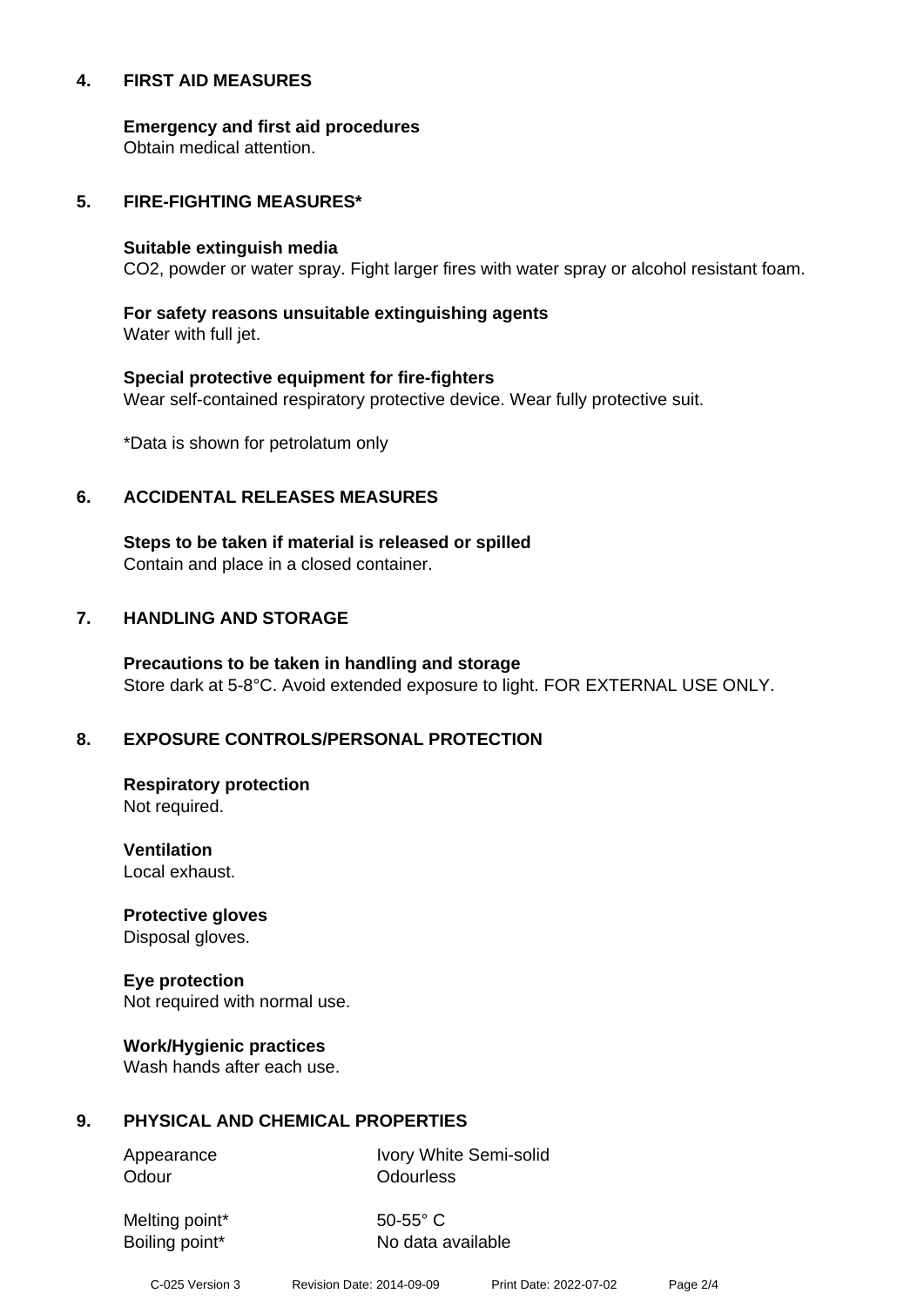Flash point\*  $>100^{\circ}$ C Density\* No data available. Solubility in/Miscibility with Water\*

Self ignition\* Product does not self ignite. Danger of explosion\* Product does not present an explosion hazard. Insoluble

\*Data is shown for petrolatum only

# **10. STABILITY AND REACTIVITY**

#### **Incompability**

May react with strong oxidizing agents.

#### **Stability**

Stable at recommended storage conditions.

#### **Hazardous byproducts**

Combustion may generate CO, CO2 and other oxides.

#### **Hazardous polymerization**

Will not occur.

#### **11. TOXICOLOGICAL INFORMATION**

No data available.

#### **12. ECOLOGICAL INFORMATION**

No data available.

# **13. DISPOSAL CONSIDERATIONS**

#### **Waste disposal method**

Comply with federal, state/provincial and local regulation.

#### **14. TRANSPORT INFORMATION**

Not dangerous goods.

#### **15. REGULATORY INFORMATION**

The classification is according to the latest editions of the EU lists, and extended by company and literature data.

#### **16. OTHER INFORMATION**

#### **Text of H-statements and R-phrases mentioned in Section 3**

| Carc. 2<br>Acute tox. Inhal. 3<br>Serious eye dam. 1 |                           |                        | Carcinogenicity (Category 2)<br>Acute toxicity, Inhalation (Category 3)<br>Serious eye damage (Category 1) |  |
|------------------------------------------------------|---------------------------|------------------------|------------------------------------------------------------------------------------------------------------|--|
| C-025 Version 3                                      | Revision Date: 2014-09-09 | Print Date: 2022-07-02 | Page 3/4                                                                                                   |  |